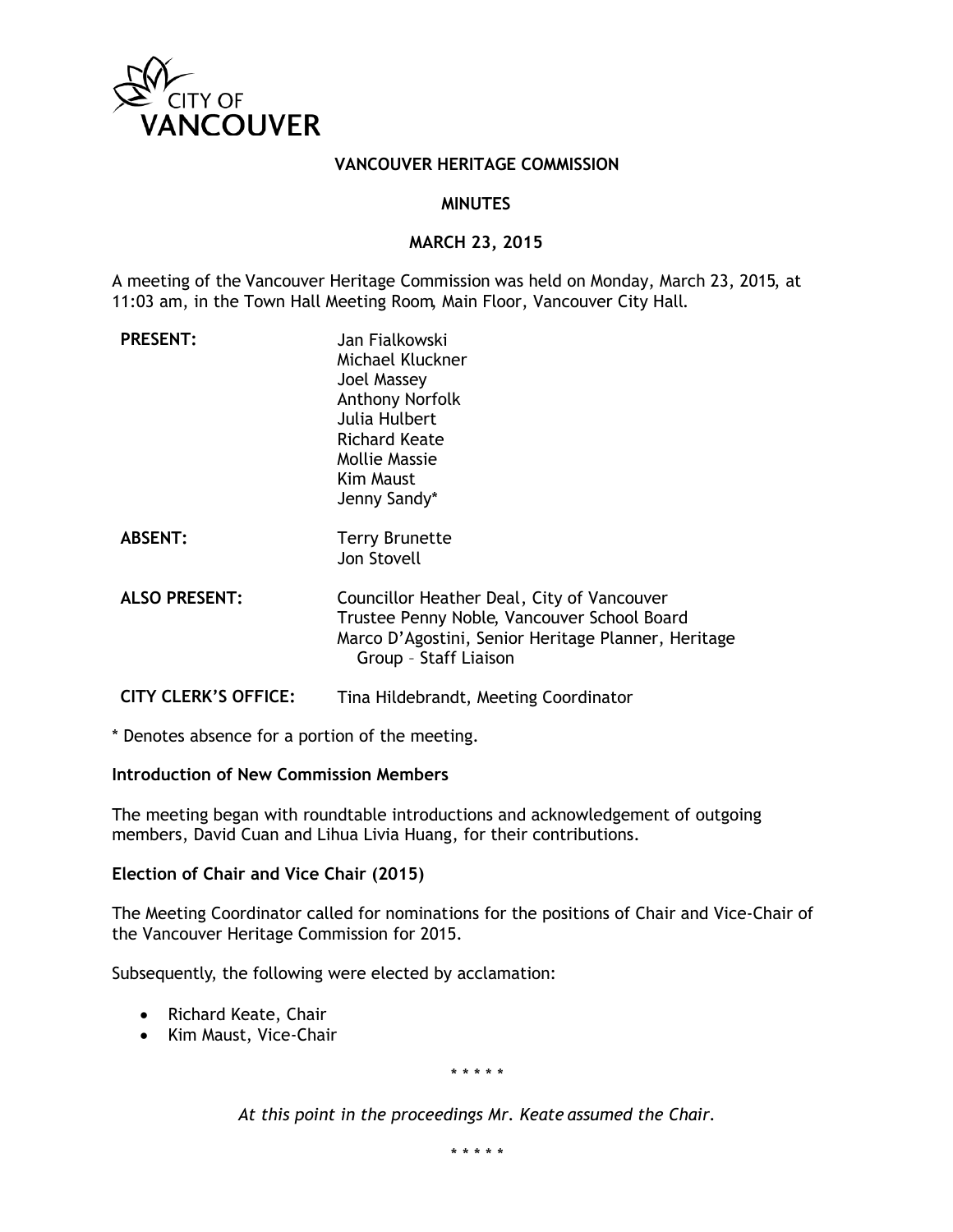#### **Appointment of Liaisons to the DPB and FSADP (2015)**

MOVED by Commissioner Keate SECONDED by Commissioner Sandy

> THAT the Vancouver Heritage Commission recommend to Council that Kim Maust be appointed to the Development Permit Board Advisory Panel as the Vancouver Heritage Commission liaison, term to commence immediately and end after December 14, 2015.

CARRIED UNANIMOUSLY

MOVED by Commissioner Maust SECONDED by Commissioner Keate

> THAT the Vancouver Heritage Commission recommend to Council that Mollie Massie be appointed to the First Shaughnessy Advisory Design Panel as the Vancouver Heritage Commission liaison, term to commence immediately and end after December 3, 2015.

CARRIED UNANIMOUSLY

## **Leave of Absence Requests**

MOVED by Commissioner Keate SECONDED by Commissioner Massie

> THAT the Vancouver Heritage Commission approve a leave of absence for Commissioner Brunette, for this meeting.

CARRIED UNANIMOUSLY

# **Approval of Minutes**

MOVED by Commissioner Norfolk SECONDED by Commissioner Massie

> THAT the Vancouver Heritage Commission approve the minutes from the meeting held February 23, 2015, as circulated.

CARRIED UNANIMOUSLY

# **1. Business Arising from the Minutes**

None

# **2. Statement of Significance and Vancouver Heritage Register Subcommittee Report**

Staff reviewed the report from the Statement of Significance and Vancouver Heritage Register Subcommittee meeting held March 2, 2015, and responded to questions.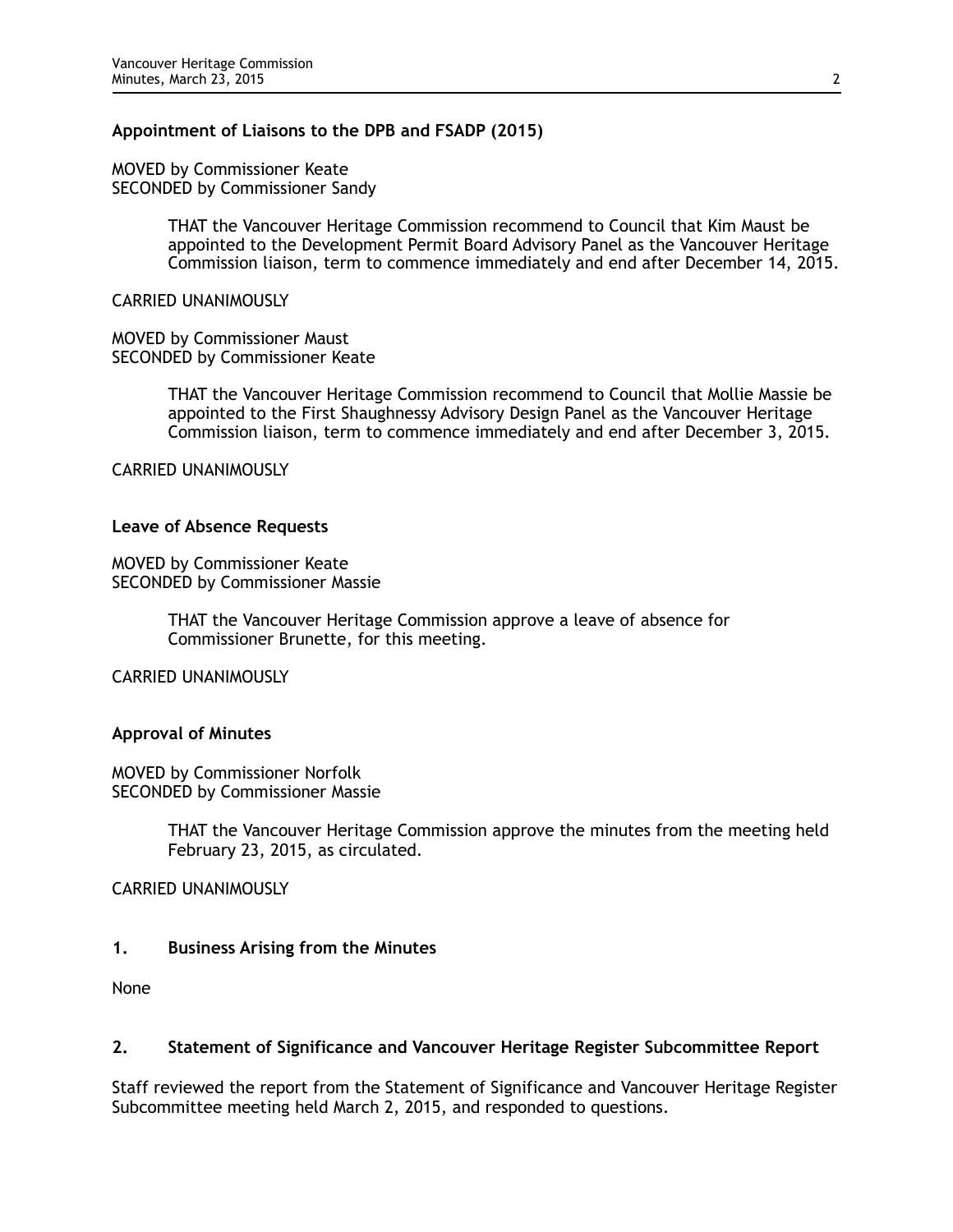MOVED by Commissioner Kluckner SECONDED by Commissioner Norfolk

> THAT the Vancouver Heritage Commission support adding the following buildings to the Vancouver Heritage Register as C-listings:

- 1021 -1023 Nelson Street Mitchell House;
- 1025 Nelson Street Diplock House;
- 1152 East Pender Street Nicol House; and
- 225 Smithe Street Brodie Brush Co. Building;

FURTHER THAT the Commission request that the Statements of Significance for the following buildings be referred back to the consultants for revisions and, where necessary, to complete revisions to the Vancouver Heritage Register Evaluations:

- 1060 West  $15<sup>th</sup>$  Avenue James Northey House;
- 1021 1023 Nelson Street Mitchell House;
- 1025 Nelson Street Diplock House;
- 1152 East Pender Street Nicol House;
- 225 Smithe Street Brodie Brush Co. Building; and
- $3171$  West  $5<sup>th</sup>$  Avenue Juno Miller House.

CARRIED UNANIMOUSLY

- **3. Conservation Review**
- **(a) 1060 West 15th Avenue James Northey Residence VHR 'B' proposed (to be confirmed) DE418661**
- Applicant: Jim Bussey, Architect Matt Mauza, Architect Bryan Scully, Architect Elana Zysblat, Heritage Consultant
- Staff: James Boldt, Heritage Group

Staff provided an overview of the proposal and, along with the applicants, responded to questions.

MOVED by Commissioner Sandy SECONDED by Commissioner Norfolk

> THAT the Vancouver Heritage Commission, because of the level of exterior conservation, supports the conservation plan for 1060 West  $15<sup>th</sup>$  Avenue, the James Northey Residence, including the application to add four dwelling units to its interior and to construct an infill building at the rear of the site noting the following:

- the applications sensitive approach to the character defining elements; and
- the use of cedar shingles and the compatibility of the subordinate quiet infill building design.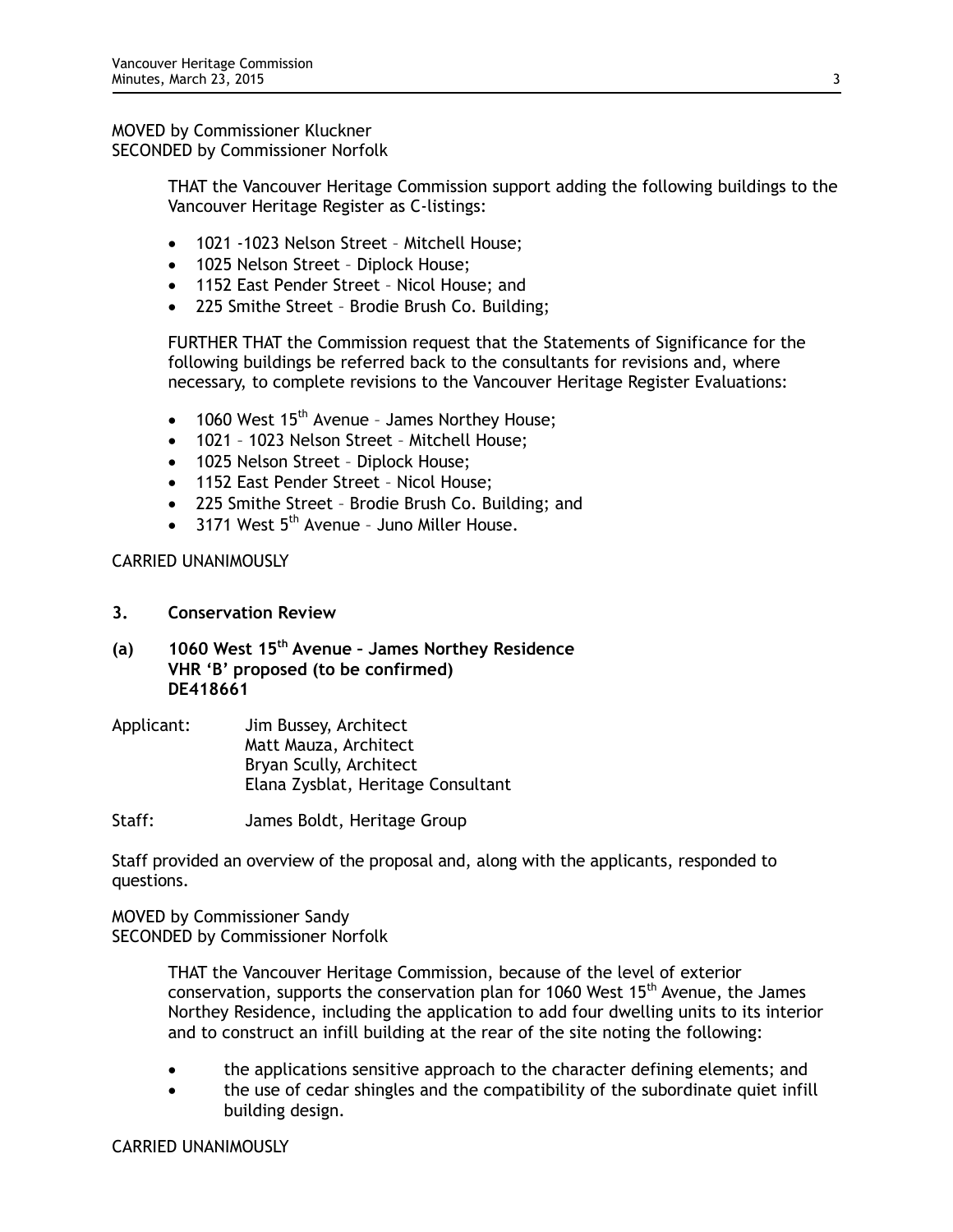#### *\* \* \* \* \**

*The Commission recessed at 11:59 am and reconvened at 12:23 pm.*

*\* \* \* \* \**

- **(b) 1106 West 15th Avenue McArthur Residence VHR 'C' proposed DE418783**
- Applicant: Timothy Ankenman, Architect Donald Luxton, Heritage Consultant Christin Doeinghaus, Heritage Consultant

Staff: James Boldt, Heritage Group

Staff provided an overview of the proposal and, along with the applicants, responded to questions.

MOVED by Commissioner Kluckner SECONDED by Commissioner Sandy

> THAT the Vancouver Heritage Commission reserves its support noting design development consideration for the Conservation Plan of 1106 West 15<sup>th</sup> Avenue, McArthur Residence, including the application to add three infill dwelling units to its interior and to construct a contrasting, subordinate infill duplex beside the existing house;

FURTHER THAT the Commission requests design development to the following:

- that the applicant reconsider moving the heritage house in favour of a new garage;
- that the applicant consider reducing site cover; and
- that the applicant consider using double hung windows for the third storey of the heritage house.

# CARRIED

(Commissioners Massey and Norfolk opposed)

# **(c) 1177 Jervis Street (1301-1325 Davie Street) DE418742**

Applicant: David Jacobson, Director of Development, Intracorp Tom Staniszkis, NSDA Architects Willem Doesburg, NSDA Architects

Staff: Marco D'Agostini, Heritage Group

The Staff Liaison, along with the applicants, reviewed the application and responded to questions.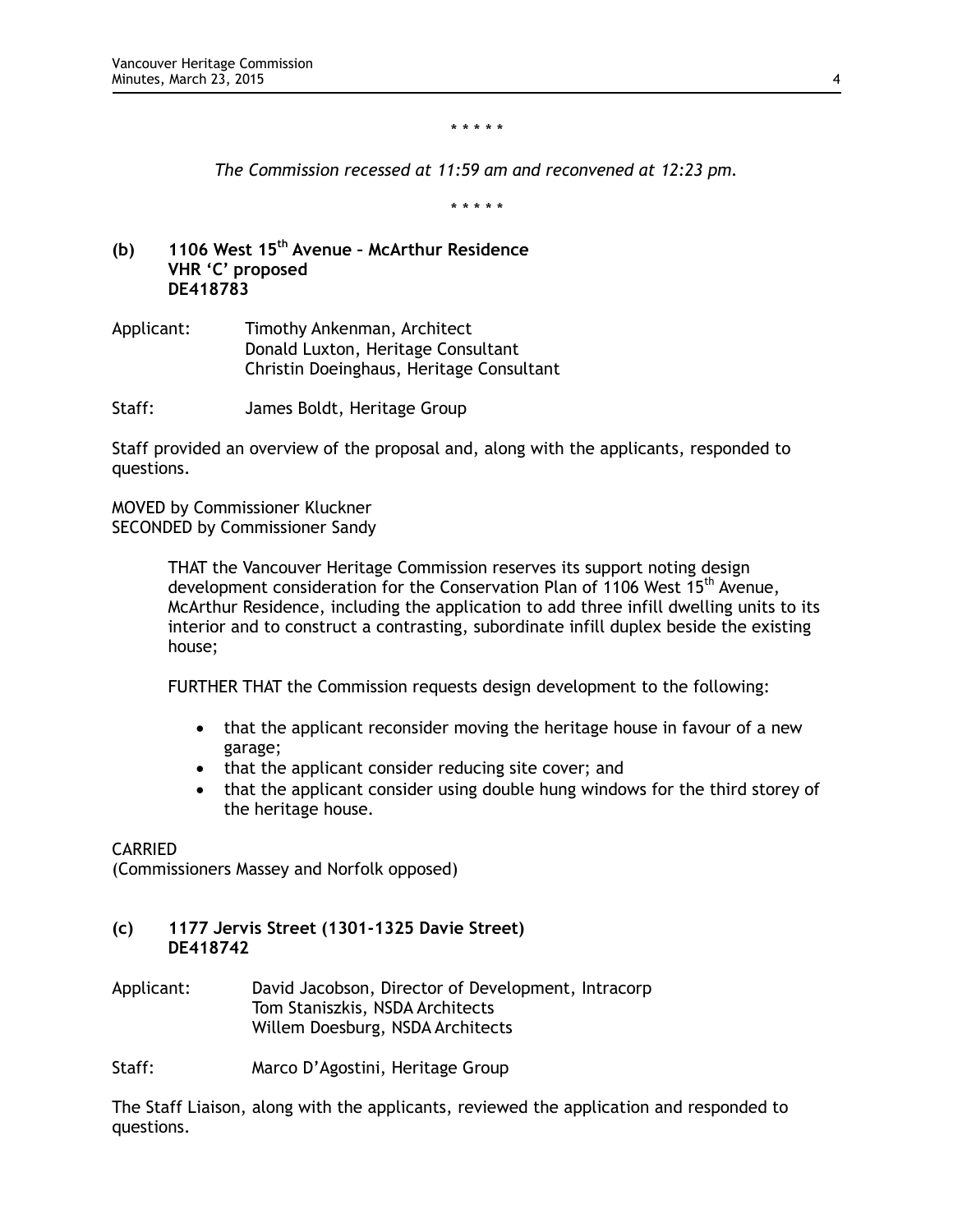MOVED by Commissioner Maust SECONDED by Commissioner Sandy

> THAT, while regretting the loss of three heritage houses and acknowledging the level intervention that the heritage houses have had over time, the Vancouver Heritage Commission does not oppose the application to develop 1177 Jarvis Street, including 28 social housing units;

FURTHER THAT the Commission asks staff and the applicant to consider recognizing the heritage houses in the design of the new development; and

FURTHER THAT the Commission asks that the applicant consider design development to the base of the building that recognizes the heritage character to the neighborhood.

CARRIED UNANIMOUSLY

## **4. Heritage Action Plan**

- Staff: Marco D'Agostini, Senior Heritage Planner Tanis Knowles Yarnell, Planner, Heritage Action Plan Implementation
- Attendees: Donald Luxton, Donald Luxton & Associates Inc., Lead Consultant Heritage Action Plan

Planning and Development staff, along with Mr. Luxton, reviewed the information presented at recent public consultation events on the Heritage Action Plan, and summarized feedback.

The Commission provided feedback on the following areas:

- Heritage Conservation Program
	- o Draft Vision and Goals
- Character Home Zoning Review
	- o First Shaughnessy District
	- o Single Family Discretionary Zones (RS-3/3A, RS-5)

In closing, staff reviewed the overall process and advised that all feedback received, including the Commission's, will be reported to Council by the end of April. Staff also confirmed they will be reporting back at the April  $13<sup>th</sup>$  meeting.

# **5. New Business**

#### **a) Media Protocol**

In light of recent media-related issues regarding 555 West Cordova, the Chair reminded staff to include Media Protocol on the next agenda.